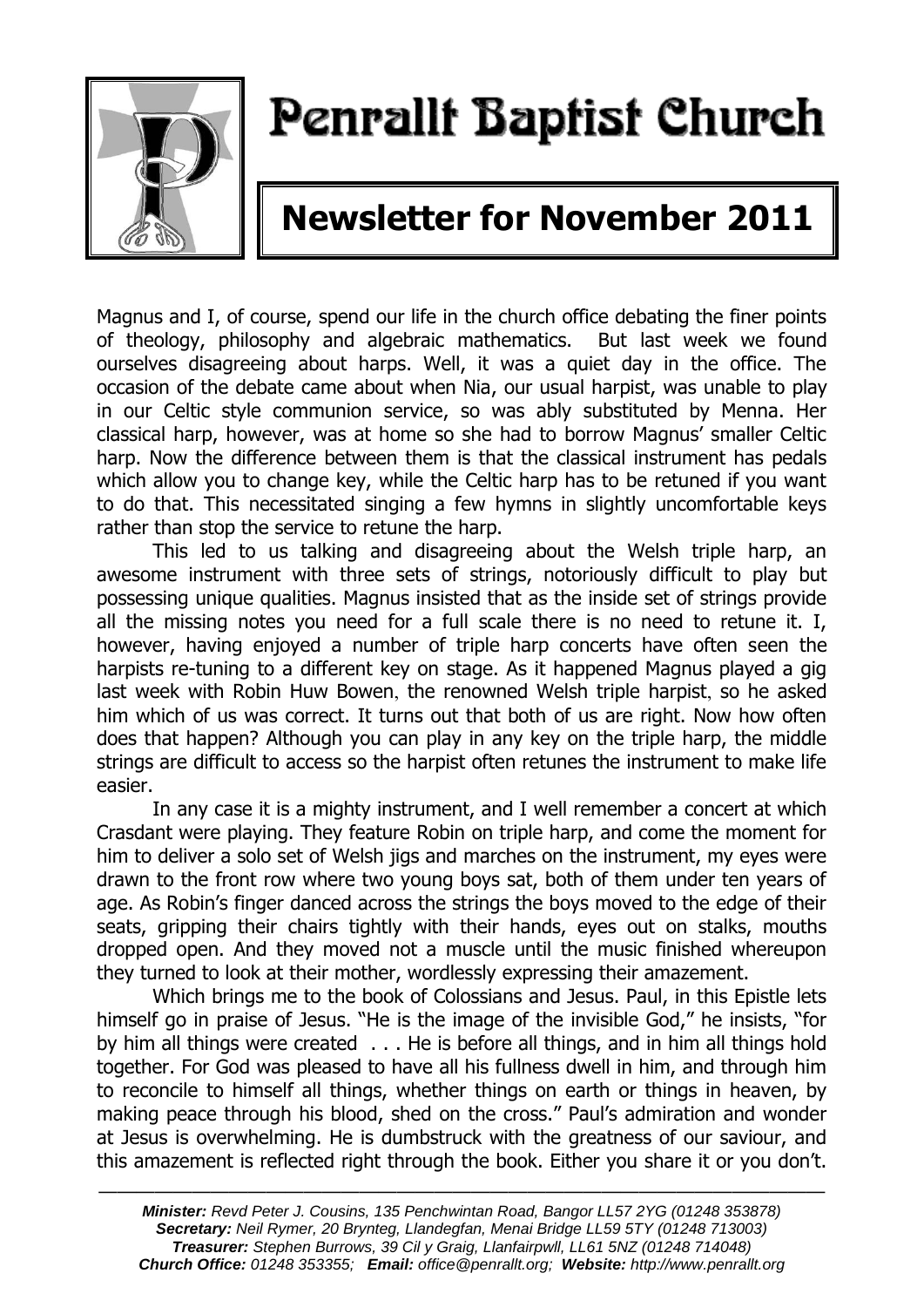Either you have discovered for yourself his cleansing, inspiring, life-changing power or you haven't. If you have, there will be times in your life when, like those two young boys, you are overwhelmed. Worship leads to stunned awe, gratitude and adoration of Jesus, the Son of God. You will feel like the old Wesleyan hymn says: "Lost in wonder, love and praise."

God bless, **Peter**

#### **Students**

We welcome all students to Penrallt. Please make sure you pick up a welcome pack from the porch. Danielle Fifield is our student coordinator for this year and we encourage you to say "Hi" to her and find out what is happening in our church over the coming months.

### **SERVICES in NOVEMBER**

#### **November 6**

| 10.30am                       | Taking Jesus into your home and workplace  |                                     |                                                         |
|-------------------------------|--------------------------------------------|-------------------------------------|---------------------------------------------------------|
|                               |                                            |                                     | Colossians 3:18 - 4:1                                   |
| 2.15 <sub>pm</sub><br>6.00pm  | Service in Bontnewydd<br>Communion service |                                     | <b>Kingdom First</b> Matthew 6:19-34                    |
| <b>November 13</b><br>10.30am | Remembrance Sunday                         |                                     |                                                         |
|                               | Roger Borlace                              | <b>Devotion &amp; Encouragement</b> | Colossians 4:2-18                                       |
| 6.00pm                        | <b>Geoff Birch</b>                         |                                     | <b>Sawdust, Planks and Generosity</b><br>Matthew 7:1-12 |
| <b>November 20</b><br>10.30am | <b>Healing Service</b>                     |                                     |                                                         |

6.00pm Matthew 7:13-28

### **November 27**

| 10.30am            | Communion service                                           | <b>Christmas in Paradise (Lost).</b> |  |
|--------------------|-------------------------------------------------------------|--------------------------------------|--|
|                    |                                                             | <b>The New Adam</b> Genesis 3:14-16  |  |
| 6.00 <sub>pm</sub> | <b>Christmas in Iraq: A Worldwide Family</b> Genesis 12:1-9 |                                      |  |

### **Our Preaching Team for November:**

Peter Cousins is the minister. Geoff Birch and Roger Borlace are retired ministers, members of Penrallt.

### **Faith Café**

After church on Sunday evenings we host Faith Café for students and young adults. Starting around 7.15pm it is an evening of chat, interviews, music and discussions.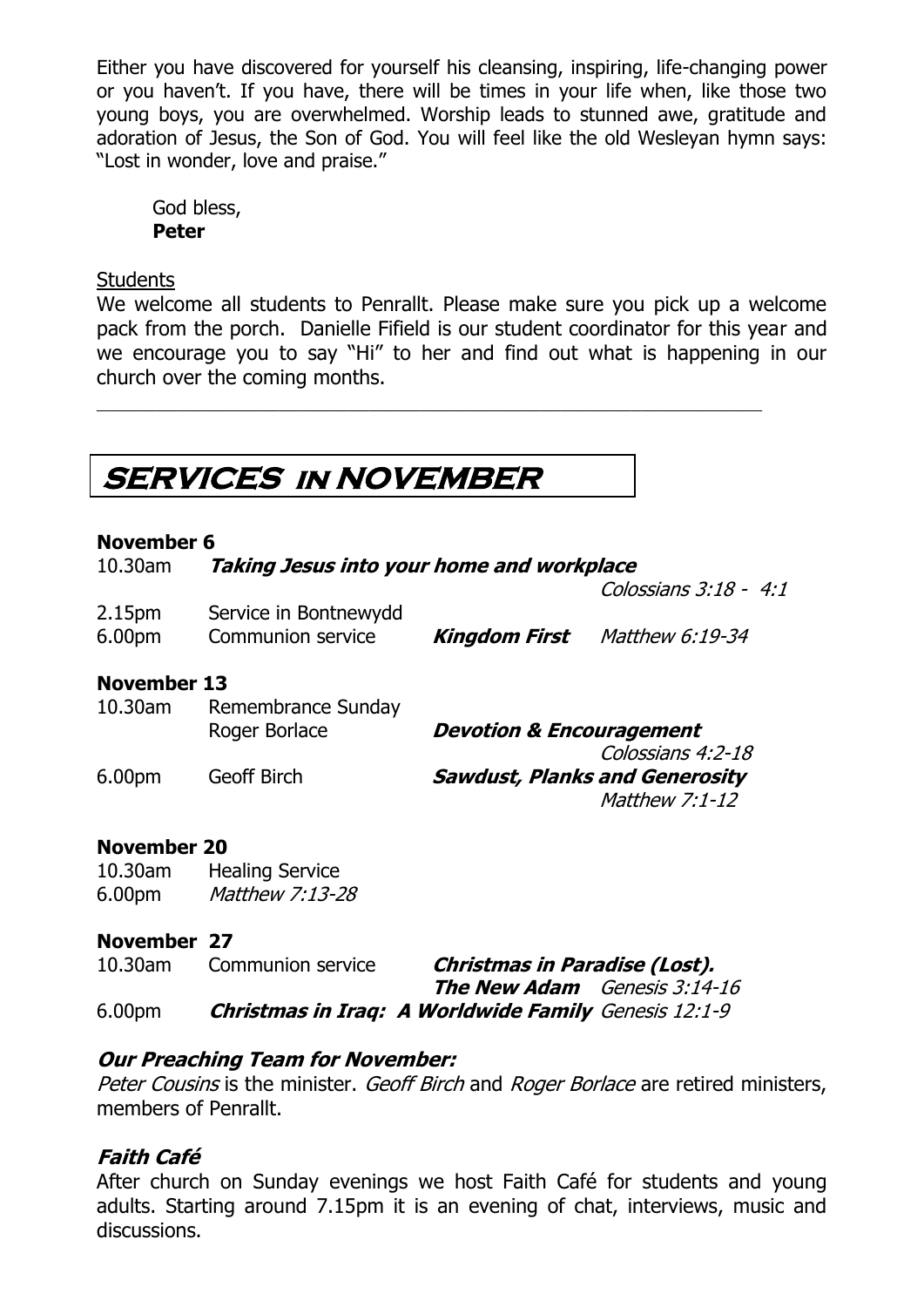### **Church Lunch**

We will host a church lunch on **Sunday November 6 th**. Please bring enough buffet style "finger food" for yourselves and one or two others.

### **Special Dates in November**

| Monday 31 Oct. 6-7pm |         | Light Party for children: an alternative to Hallowe'en<br>- see Ian Walker for details |
|----------------------|---------|----------------------------------------------------------------------------------------|
| <b>Wednesday 2</b>   | 10.30am | Men's Prayer Meeting                                                                   |
| <b>Monday 7</b>      | 7.30pm  | Deacons' Meeting                                                                       |
| <b>Saturday 12</b>   |         | Alpha Away Day                                                                         |
| <b>Saturday 12</b>   |         | 7.30pm Tehilla (see below)                                                             |
| <b>Saturday 19</b>   |         | $10.30 - 2$ Autumn Fair                                                                |
| <b>Saturday 26</b>   |         | 7.00pm ENW (see below)                                                                 |

**Tehilla** (from a Hebrew word meaning 'praise') is an opportunity to come together and worship God in an informal, unstructured setting. It is an open time of worship, where we bring our hearts, minds, hands and voices (and instruments), and spend time making music to God, or just waiting on Him. Anyone who wants to worship is welcome! Speak to Deb Stammers for more details.

**ENW** Our inter-denominational youth service ENW will be held on Saturday 26<sup>th</sup> November in Penrallt. It is especially aimed at young people of secondary school age. Doors open 6.30pm to start at 7.00, and there will be pizza in the hall afterwards! Check out our facebook page for more details or email Deb at [deb.stammers@btinternet.com](mailto:deb.stammers@btinternet.com).

### **News of People**

A lot is still going on with our church folk and the hospital. **Mark Young** is undergoing chemotherapy at Ysbyty Gwynedd. He thanks everyone for their prayers and support. Visiting is restricted because of the risk of infection so we are not able to visit him without checking first. For offers of help or information phone our contact link with the family, Billy Elliott on 01248 372568.

**Joan Mason** is recovering from surgery, but faces further treatment.

Four babies were born into the Penrallt family last month. **Ruth Slatter** (née Kelso) and Ben have had a baby boy, Thomas Ieuan (they were married in Penrallt, but live in London), **Erika and Andy Goodwin** had a baby girl, Evangeline, **Linda and Paul Warnock** have had baby girl, Anna Eilidh, while **Jess and Seamus** have had a baby boy, Micah Blaze. Congratulations to all families.

Congratulations also to **Bob Woods** who was awarded the Annual Reisberg Award in America for his 'distinguished contributions in the area of non-pharmacologic treatment for Alzheimer's disease'.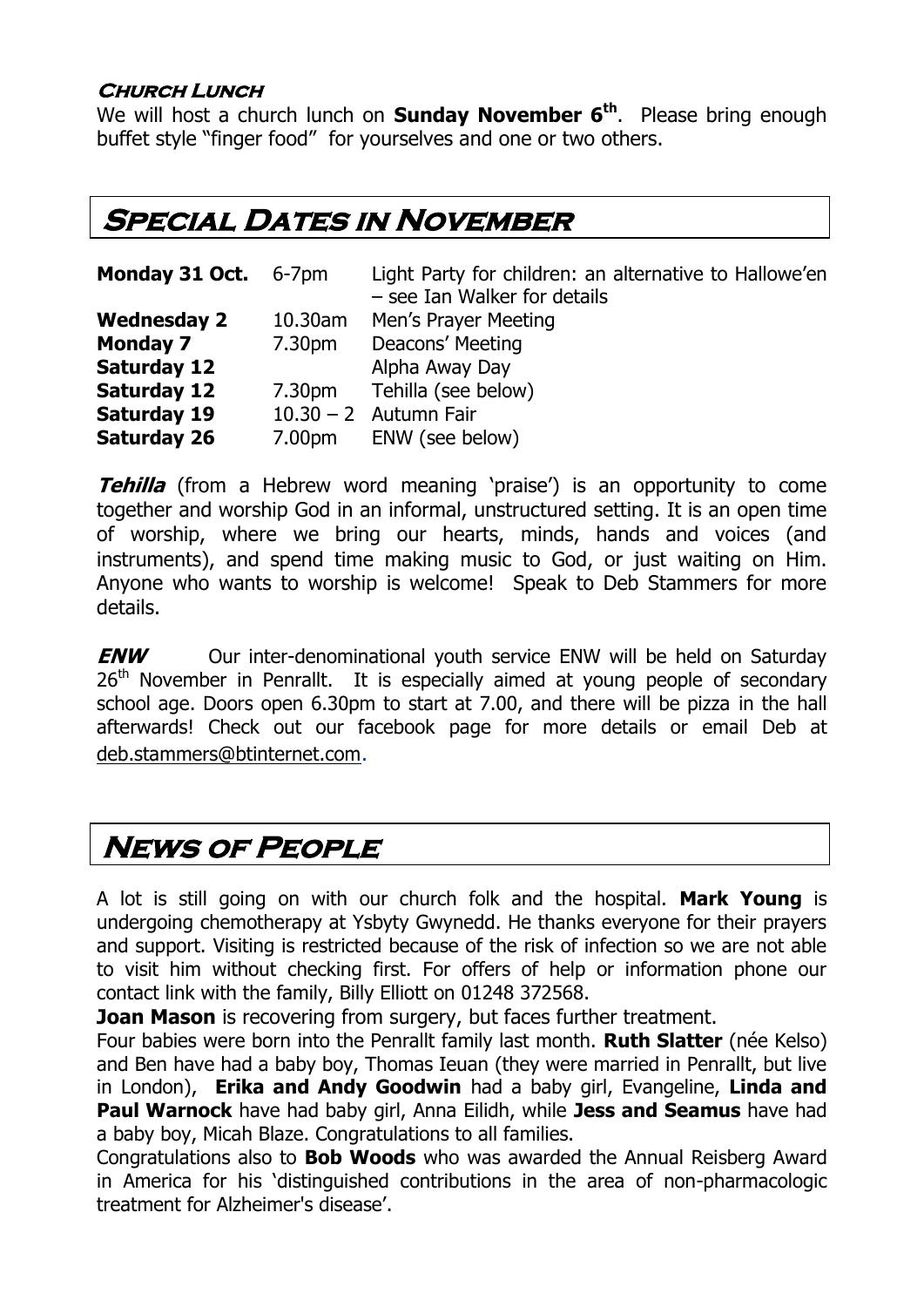### **Children's Birthdays in November**

**4 th:** Rio Davies; **8 th:** Rebekah Collis; **31st:** Catrin Gwilliam

### **Weekdays**

#### **Please check with the contact people when there are meetings this month.**   $HC - H<sub>OMO</sub>$  Group

| שטוט <del>ס</del> וווטו ו – טו ו |                    |                                         |                                                        |
|----------------------------------|--------------------|-----------------------------------------|--------------------------------------------------------|
| <b>Day</b>                       | <b>Time</b>        | <b>Details</b>                          | <b>Contacts</b>                                        |
| <b>Tue</b>                       | 8.00pm             | HG, Nilgiri                             | Joan Beer (353874)                                     |
| Tue                              | 7.30pm             | HG, Tyddyn Isaf, Menai<br><b>Bridge</b> | Magnus Forrester-Barker<br>(717570)                    |
| <b>Wed</b>                       | 10.30am            | Men's Prayer Meeting                    | Peter Cousins (353878)                                 |
| <b>Wed</b>                       | 2.00 <sub>pm</sub> | Carers' Home Group                      | Carol Morris (716953)                                  |
| <b>Wed</b>                       | 7.00pm             | HG for young adults, Bangor             | Danielle Fifield<br>(07849935707)                      |
| <b>Wed</b>                       | 7.30pm             | HG, The Nomads                          | Jess & Seamus Adams (421185)<br>Susan Cousins (353878) |
| <b>Wed</b>                       | 7.30pm             | HG, Bethesda                            | Jon & Deb Stammers (602868)                            |
| <b>Wed</b>                       | 8.00pm             | HG, Grŵp Cymraeg                        | Owen & Nia Lloyd Evans (352634)                        |
| <b>Thu</b>                       | 10.30am<br>- noon  | HG, 76, Ffordd Cynan                    | Jenny Powley (364292)                                  |
| <b>Thu</b>                       | 10.30am            | Post-Alpha Bible Study                  | Sue & Lawrence Moss (713793)                           |
| <b>Thu</b>                       | 7.30pm             | HG, Llanfairpwll                        | Sue & Lawrence Moss (713793)                           |
| <b>Thu</b>                       | 7.45pm             | HG, Lon-y-Deri                          | Gill Goodman (355256)<br><b>Billy Elliott (372568)</b> |
| Fri                              | 10.30am<br>- noon  | <b>Cheeky Monkeys</b>                   | Joan Rymer (713003)                                    |
| <b>Sat</b>                       | 8.30am             | <b>Prayer Meeting</b>                   |                                                        |

### **Noticeboard**

### **Men's Prayer Meeting Wednesday 2 November 10.30am**

The men will meet for prayer as usual, followed by coffee in Options.

**Walking Group Tuesday 15 November 10.30am**

The Walking Group will be following part of the Lleyn Coastal Path and visiting the village of Nant Gwrtheyrn (the hidden village). The walk is shorter than usual but we will spend time lunching in the excellent restaurant and viewing the heritage site of Nant Gwrtheyrn. We meet at 10.30am at the car park above the village of Llithfaen in the shadow of Yr Eifl. From Caernarfon follow the A487 and after 3.3 miles take the A499 for Pwllheli. After another 10 miles turn right onto the B4417 for Nefyn. After another 2 miles you enter the village of Llithfaen. At the cross roads in the middle of the village at the shop/P.O. turn right up the hill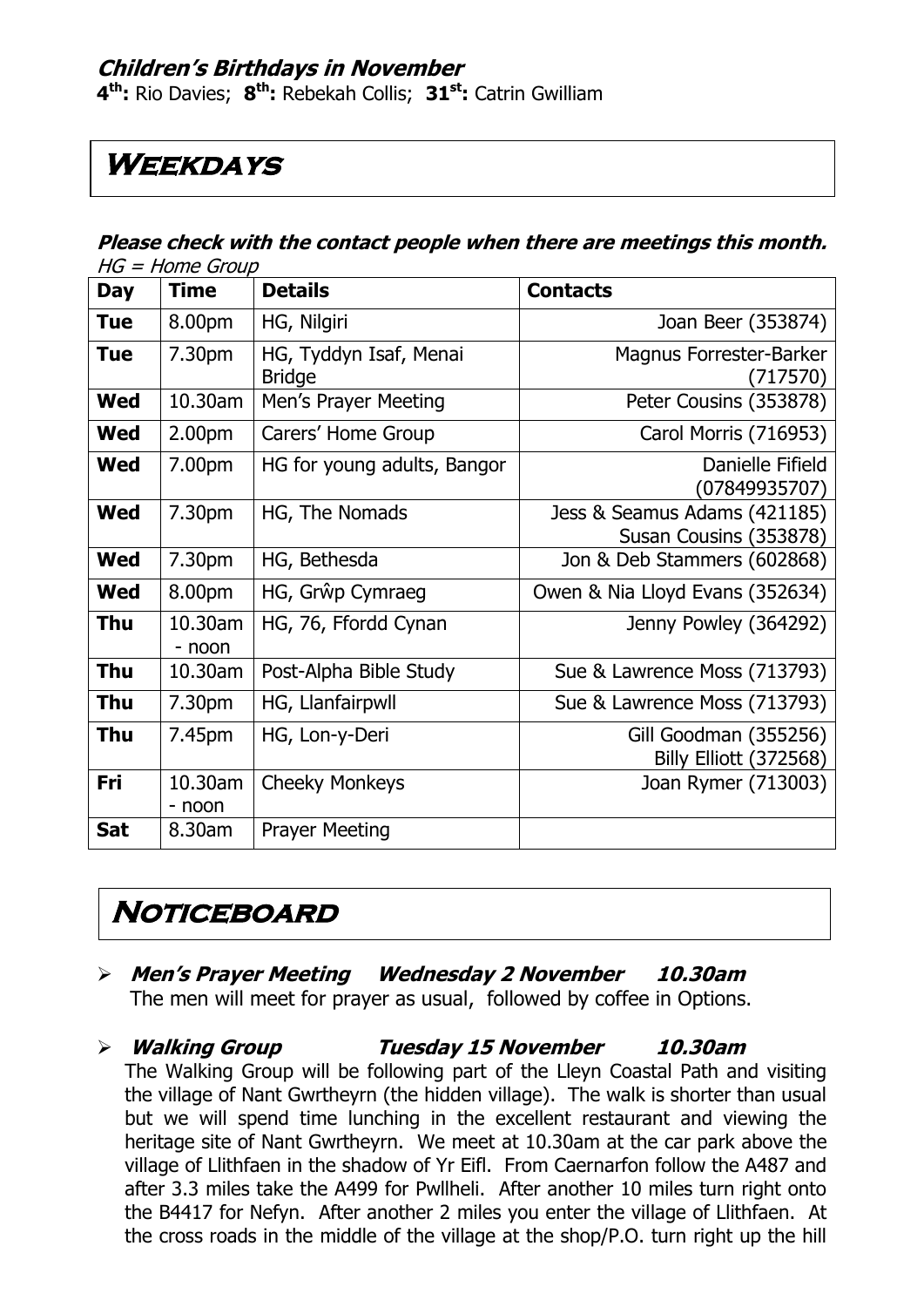for Nant Gwrtheyrn (brown heritage sign). (If you need them, there are toilets on the right just before the turning.) The car park is one mile further, on the left.

 **Autumn Fair Saturday November 19 10.30am—2pm** As usual, proceeds will be split between Hull Youth for Christ (Hemburys) and Tearfund. Please contact Jan Jones or Mari Kelso if you would like to help in any way.

### **Penrallt on Facebook**

100 people are signed up to Penrallt's Facebook site. Join us.

#### **Volunteers**

Volunteers are needed to help in a work with children to be held in the Cathedral on the day of the Bangor Christmas event, Saturday  $10<sup>th</sup>$  December from 11-2pm. Please get in touch with the Cathedral staff if you are interested.

### **Job Vacancy in Penrallt**

We are seeking a volunteer to take over from Sarah Jackson in the post of Christian Aid Co-ordinator in Penrallt. It involves organizing Penrallt's share of the Christian Aid door-to-door collection next May during Christian Aid Week (13 – 18 May). Please talk to Sarah if you're interested.

### **Street Pastors' Message from Paul Rowlinson**

Please could you draw the attention of the churches to the article in this week's Bangor and Anglesey Mail on the Bangor Street Pastors, written by a journalist who accompanied us as an observer two weeks ago. It can be read online through this link [http://www.theonlinemail.co.uk/bangor-and-anglesey](http://www.theonlinemail.co.uk/bangor-and-anglesey-news/local-bangor-and-anglesey-news/2011/10/12/up-all-night-with-bangor-s-street-pastors-66580-29574483/)[news/local-bangor-and-anglesey-news/2011/10/12/up-all-night-with-bangor-s](http://www.theonlinemail.co.uk/bangor-and-anglesey-news/local-bangor-and-anglesey-news/2011/10/12/up-all-night-with-bangor-s-street-pastors-66580-29574483/)[street-pastors-66580-29574483/](http://www.theonlinemail.co.uk/bangor-and-anglesey-news/local-bangor-and-anglesey-news/2011/10/12/up-all-night-with-bangor-s-street-pastors-66580-29574483/)

 **Magnus** has moved to Menai Bridge. If you need to contact him, you can do so either at the church office or on the number listed under 'Home Groups'.

### **Are You Artistic?**

Every year I paint a large backdrop for the Carol service. However, the two artistic people who have helped me do it recently (Freya and Ciara) have moved away. Can you paint? Would you like to help on Monday/Tuesday/Wednesday 5<sup>th</sup>/6<sup>th</sup>/7<sup>th</sup> December? Peter

### **Homeless in Bangor**

We do not recommend giving money to the homeless. Instead, £5 in one of the brown envelopes from the table in the porch of the church (placed in the offering) will buy a hot meal for them through the St. Mary's Hostel scheme. So far Penrallt has contributed £2755 to the fund.

### **The Prayer Room**…

…is open before and after the service for quiet prayer. Penrallt is a place of prayer, so make use of this sacred space.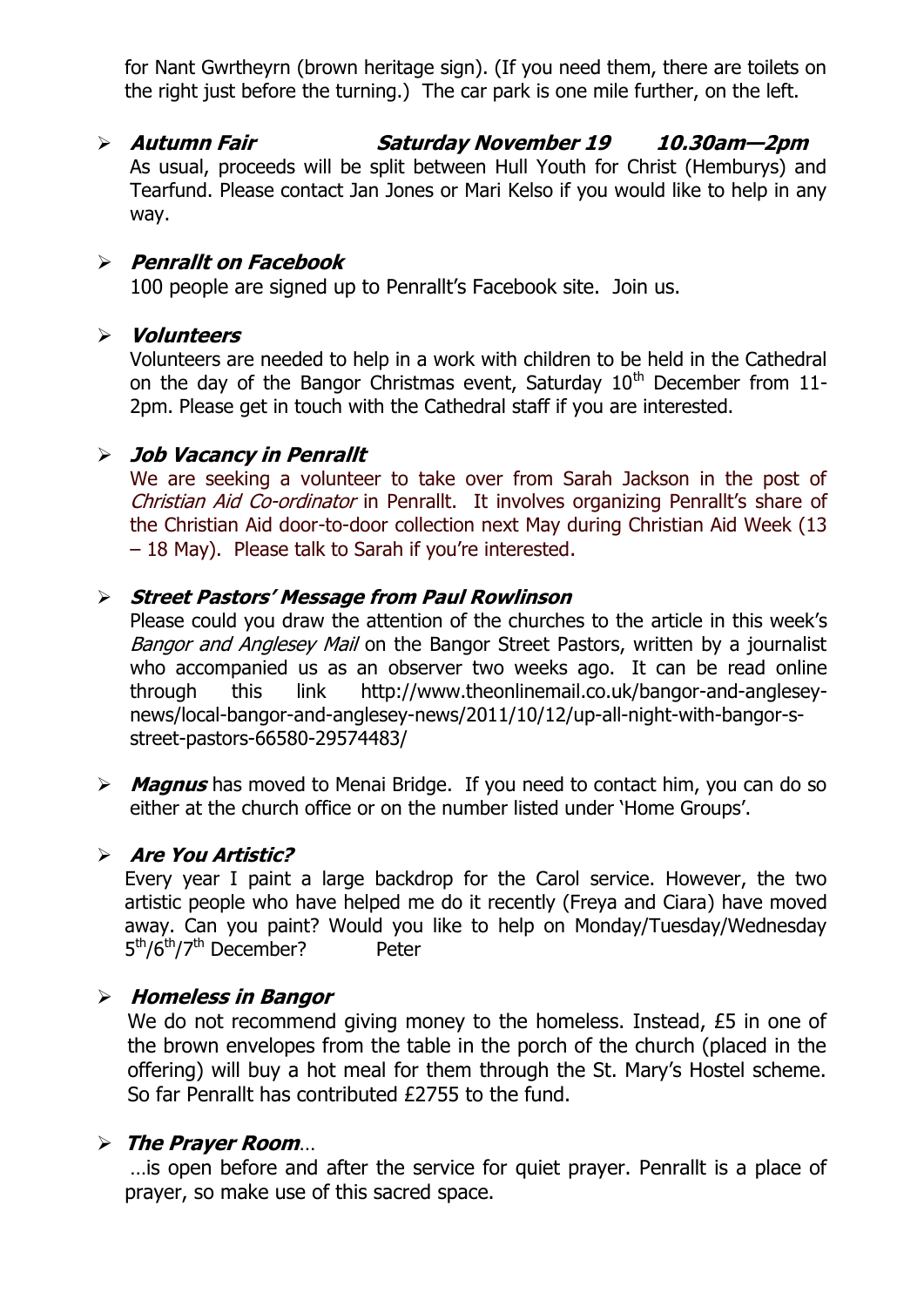### **Pray for Penrallt Every Day**

Sign up to receive our prayer diary by e-mail every Monday morning by sending your request to: [office@penrallt.org.](mailto:office@penrallt.org)

If you have some subject for prayer, either send it in by e-mail, or fill in one of the pink cards, which are available in the porch, and place it in the visitors' cards box or give it to Peter or Magnus.

### **Pastoral Help**

If you have pastoral concerns please contact Peter or one of the other members of the Pastoral Care team:

| Geoff Birch 01286 870944 | Pat Borlace 713146, | Eunice Smith 713296, |
|--------------------------|---------------------|----------------------|
| Judy Stammers 364394     | Geoff Moore 410582  | Jenny Powley 364292  |

### **Looking Forward to Christmas**

Here are some dates for you to put in your diary for December:

| ❖ Sunday December 4<br>❖ Saturday December 10 | 10.30am<br>1.00pm                                                                                  | <b>Sunday School Christmas Service</b><br>a CYTUN event during the<br>Bangor Christmas Festival (more<br>details to follow, but it involves a<br>short practice for us all on<br>Saturday $3^{\text{rd}}$ ) |
|-----------------------------------------------|----------------------------------------------------------------------------------------------------|-------------------------------------------------------------------------------------------------------------------------------------------------------------------------------------------------------------|
| ❖ Sunday December 11                          | $6.00$ pm                                                                                          | <b>Upper Bangor Community Carols</b><br>by Candlelight Service                                                                                                                                              |
| ❖ Friday December 16                          | $6.30 \text{ pm}$                                                                                  | CYTUN carol singing in aid of<br><b>Christian Aid outside Morrisons</b>                                                                                                                                     |
| ❖ Sunday December 18                          | Instead of the evening service there will be<br>an interactive event organized by Andrew<br>March. |                                                                                                                                                                                                             |
| ❖ Sunday December 25                          | 10:30am                                                                                            | our Christmas Day service.                                                                                                                                                                                  |

**Deadline for next month's newsletter** Sunday 20 November Please send information to Gwyneth [\(gwyneth@brindley-wales.com](mailto:gwyneth@brindley-wales.com) or 352682)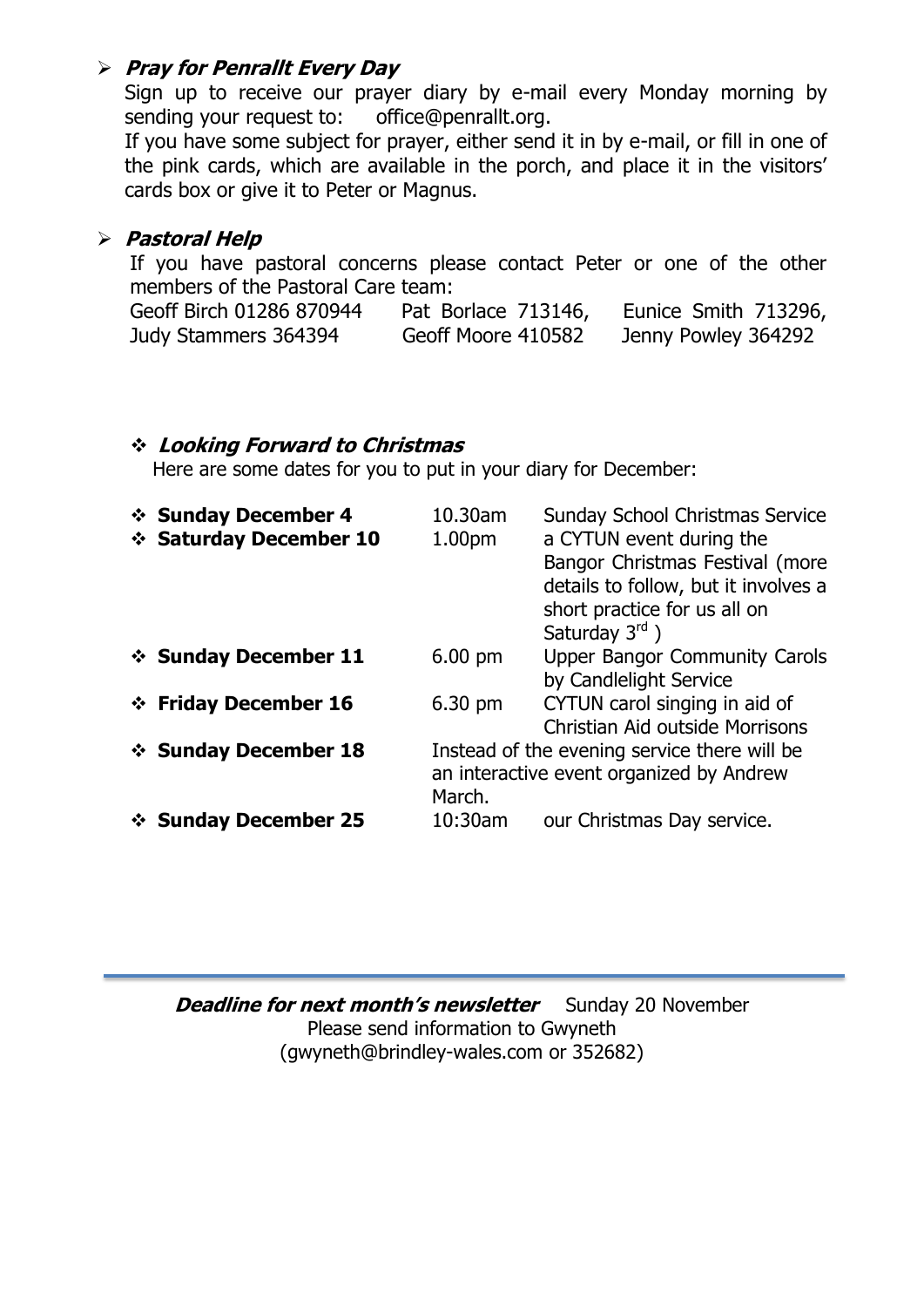## **Focus on…**



Dave is the one on the left. MaLoKai have covered Price Tag – available on iTunes.

#### **Dave Williams: A Year in MaLoKai**

Since joining MaLoKai in August 2010, life has changed completely. By the time I finished my degree in History at Bangor University, I was sold out completely for God, passionate about doing His will in my life, but thought my ambitions to be a drummer were still supposed to be on a secular scene. Long story short, I ended up in MaLoKai and have never looked back.

I am continually blown away by how God's plan for my life is better for me than my own. I had never been really into Christian music as a genre, but now am passionate about how it can be used as a tool for evangelism, but also as a way of encouraging fellow believers. I'm

especially passionate about providing a high quality alternative to secular music which so often promotes so many negative things.

I also never felt particularly called to working with young people and aside from leading worship at ENW, had done very little of it. Now I've worked with young people all over the UK (plus an excursion to Switzerland) and I love it. I love seeing young people's lives changed through entering a relationship with Jesus, seeing burdens lifted, emotional hurts healed and the love of God encountered.

Finally, I had always said (when it had been suggested to me that I moved north to Manchester after University) that I would never want to live in Manchester, would be loth to leave my family down south in Hastings. I miss my family greatly, and one of the hardest things in my job is not seeing them as much as I would like (some of you may know my main reason for attending Bangor University was to be around my nephew Josh, while he grew up). However, I am very settled in Manchester and love life here. It is an ideal training ground and place for me to grow spiritually, while it is also the only big city in the UK I feel fully comfortable in.

God has been amazing showing me the desires of my heart that turned out to be far beyond what I could have ever expected. In my final year of University I learned I can never be fully happy or satisfied unless I live a life seeking God's will rather for my own gain. Since trying my best to live that way life has become the most awesome adventure.

I am so excited about the next year of this adventure, as MaLoKai goes about its three-pronged ministry. Working in schools alongside the Message Trust in